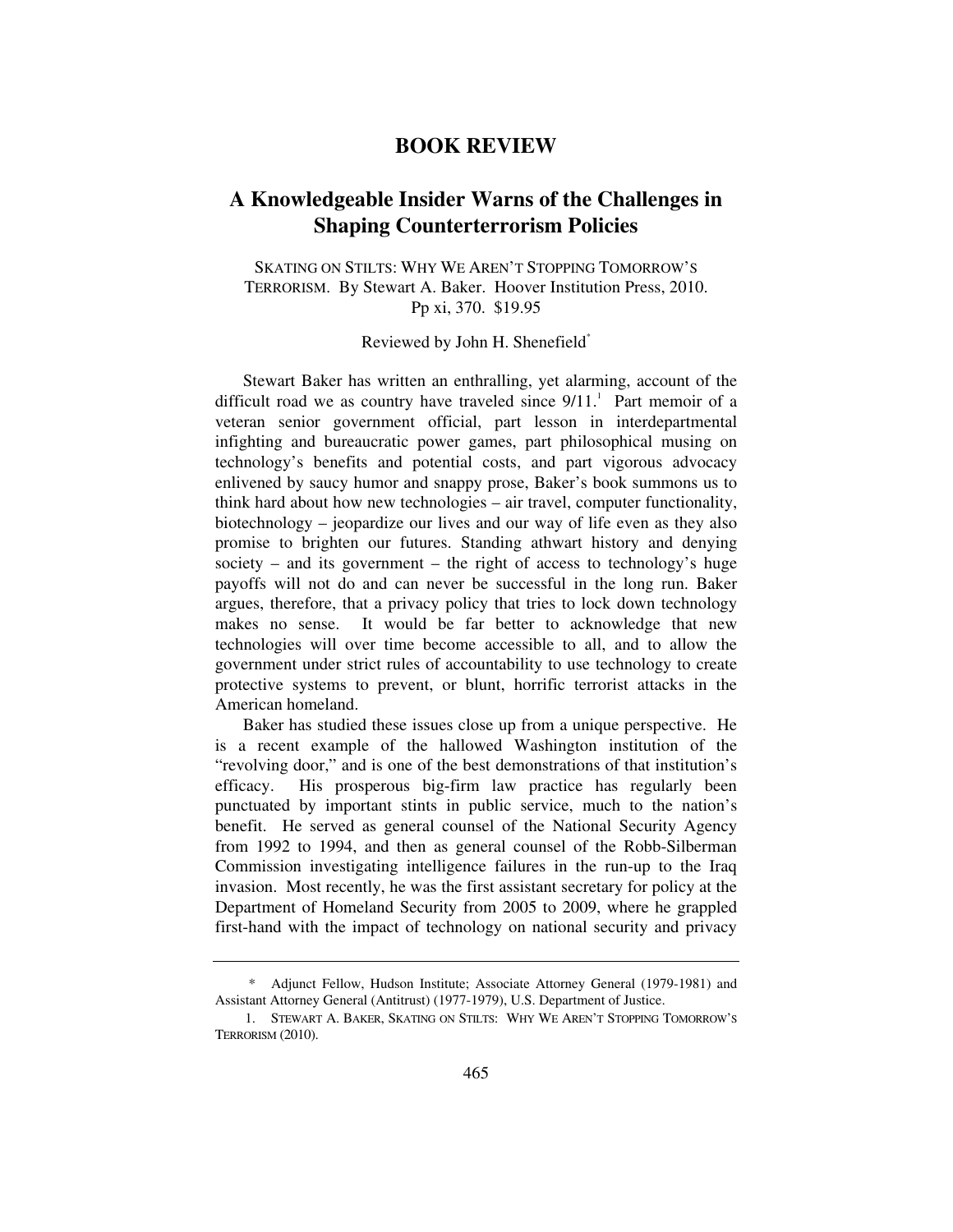policies and the balance between these values. Now back in the private sector, Baker in this book reflects on all that he has just seen and experienced, laying out the lessons he has learned for the edification of his fellow countrymen.

Tellingly, the book opens with a moving account of Baker's personal pilgrimage on a rainy afternoon just after the Bush administration had left office to the memorial for those who died at the Pentagon on 9/11. He stands in the rain, musing about his struggles – some successful, some unsuccessful – to improve border and homeland security, frequently against the stubborn opposition of industry, foreign governments, and especially civil liberties groups and privacy advocates. He remembers how he had supported the creation of the "wall"<sup>2</sup> between law enforcement and intelligence before he left his NSA post in the mid-1990s. Although believing that the civil liberties dangers that the "wall" was supposed to prevent were exaggerated, he saw no great harm in the proposal, which was widely popular, especially among privacy advocates inside the Beltway. But all that changed on 9/11 when "the world outside the Beltway broke through, just a few yards from where [he was] standing."<sup>3</sup> Baker reflects:

 I'd chosen not to fight these entrenched interests in the 1990s. When I left the National Security Agency I'd written a long article that endorsed a wall between spies and cops. I've spent years undoing that mistake.

 Now I am leaving government again, and writing again – and hoping to keep others from making the same mistake.

Call it a gift of memory.<sup>4</sup>

Baker's purpose in the book is to highlight the great evil that certain powerful and very popular technologies could cause if they fall into the wrong hands. To ward off such a calamity, he recommends that the government make itself smart enough to take sensible steps to defend the public. But in Baker's world certain groups are almost reflexively opposed to many of these steps. First, there is private industry with its sharp eye for avoiding additional costs to the bottom line. Then there is the opposition of certain foreign governments, often suspicious of U.S. government actions, particularly those taken as counter-terror measures. But the primary villains of the piece are privacy advocates, whose single-minded and – in Baker's mind – short-sighted pursuit of privacy protection threatens to

<sup>2.</sup> *See id.* at 5 ("With a wall . . . criminal investigators from agencies like the Federal Bureau of Investigation (FBI) would be forced to observe the legal restrictions that went with criminal investigative tools. They wouldn't be tempted to take the shortcut of using intelligence that had been gathered [by the National Security Agency] with less attention to civil liberties.").

 <sup>3.</sup> *Id.* at 6.

<sup>4</sup>*. Id.* at 10.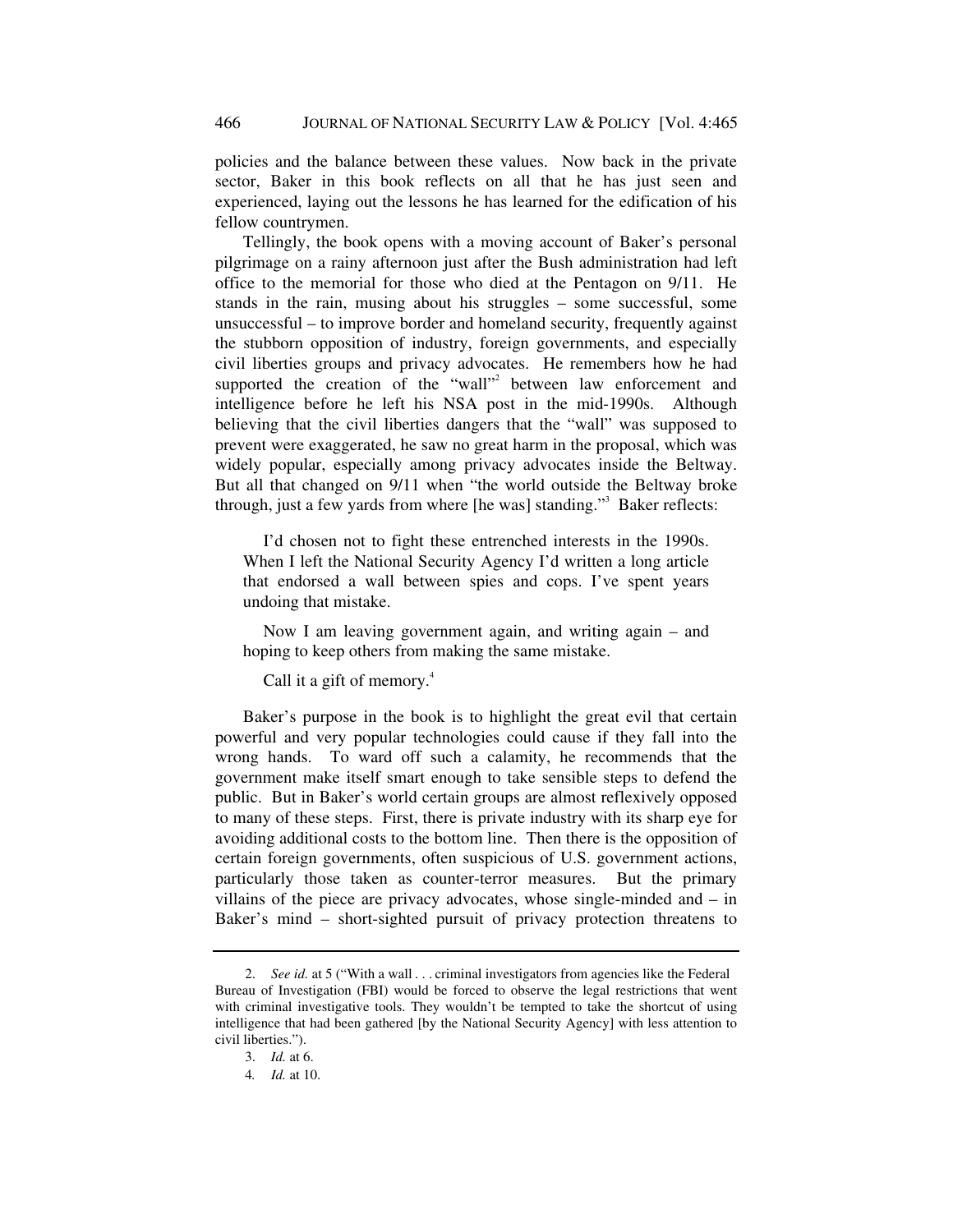make government stupid and incapable of preventing terrible danger to U.S. citizens. Baker believes that such short-sightedness cost thousands of lives on 9/11 and will do so again if allowed to prevail.

After Baker joined then-Secretary Michael Chertoff at the Department of Homeland Security (DHS) in 2005, he came to believe that 9/11 had been caused as much by technological change as by evil men. His conclusion is that long-term trends in technological development – like jet travel – could teach us a lot about lethal dangers to the homeland that need urgent attention before they got out of hand.

Certain technologies give human beings a power and freedom that are liberating. The process of exponential technological growth is "like skating on stilts that get a little longer each year"  $-$  hence the book's title.<sup>5</sup> With the passage of time, as the tools available to us get faster and more powerful, we're also a little more at risk. This is because technologies that enrich the lives of the average American also empower Osama bin Laden or the Unabomber Ted Kaczynski. This potential for great evil is inherent in access to the technology from the start. Baker contends that if only we had the imagination to see the danger, we would be able to prevent it. And so Baker asks: where else is our imagination failing us? Two new technologies seem to be prime candidates for urgent study and action: computer technology and bioengineering.

But first he takes the reader through the painful lead-up to 9/11. Baker catalogs the exponential growth of the international airline industry – 28 billion kilometers of air travel in 1950 had grown to three trillion by 2000. The result was that gradually – and inevitably – a revolution in border control took place. No longer were the old security measures adequate. The Visa Waiver Program, introduced in 1986, had steadily expanded so that by 2001 more than a million visitors a month were coming to the United States without visas. Any pretence to even modest vetting had been abandoned. Thirty seconds at immigration control was the outside limit for each arriving passenger, perhaps even less at JFK, Dulles, or other busy airports.

Baker then asks, logically, why an alternative was not developed so that the thirty-second arrival interview was not the last and only line of defense. Why, for instance, could information on each passenger not be gathered in advance, perhaps while the plane was still in the air? Immigration authorities, armed with such information could then decide who should be pulled aside for secondary screening. But that would require information not just from the passengers, but from across the U.S. government and from other governments as well. In short, what was needed was more and better information, and it was all needed sooner.

 <sup>5.</sup> *Id*. at 17.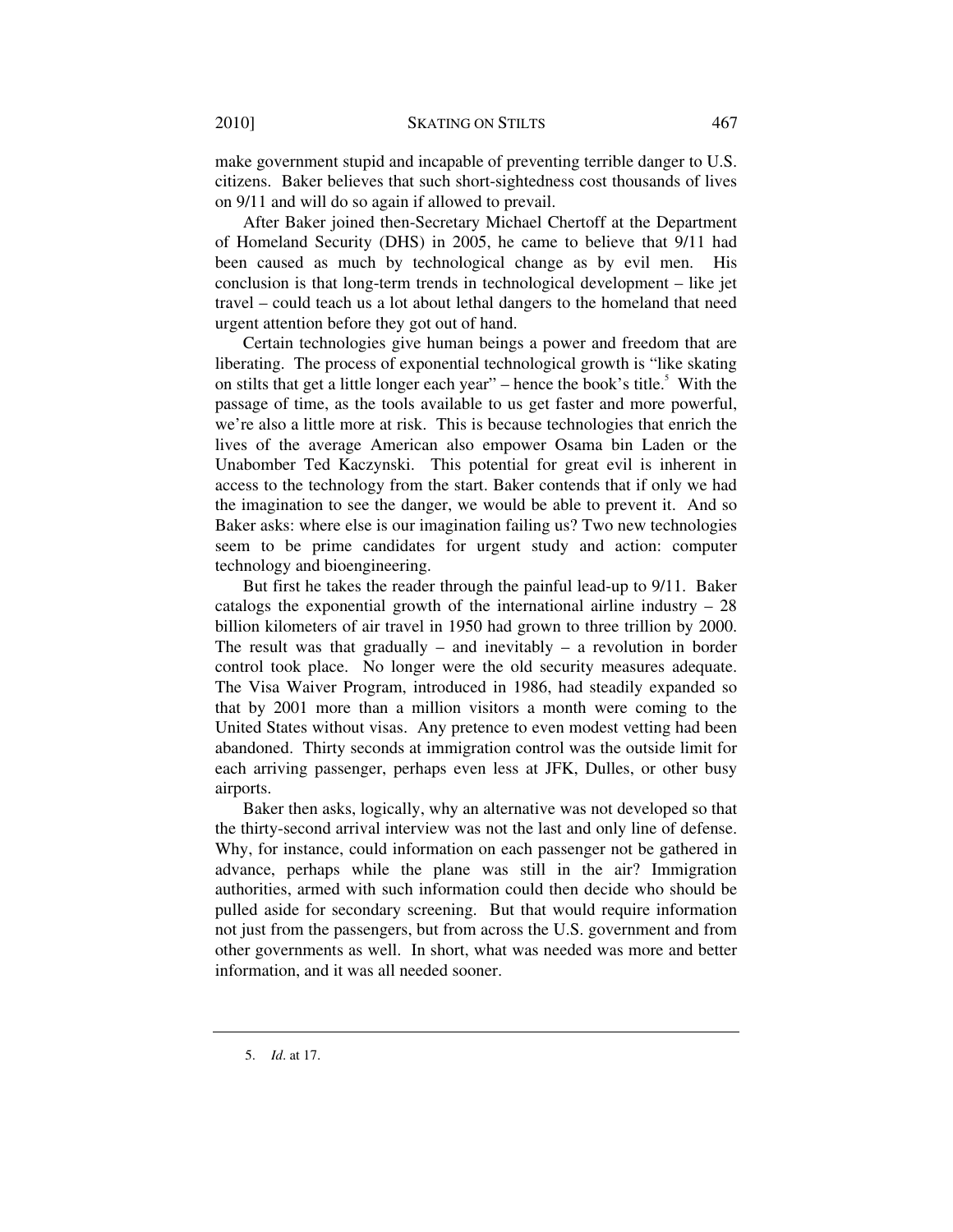One last step was required to deal with those who attempt to defeat the system by changing identities. It would be necessary to strengthen the security standards for passports and require fingerprint records so that terrorists could not use multiple passports to enter the United States.

It all seemed so obvious once one thought about it, says Baker, but he recounts a fierce struggle to achieve even modest gains in border security against opposition to change. Proposals to give the government more timely access to sensitive information were especially controversial. Opposition came from businesses whose profit margins depended on the status quo, the privacy lobby representing both the left and the right of the political spectrum, and the international community. Baker is proud that DHS was eventually able to make revolutionary progress in securing the borders after a lengthy struggle both within the U.S. government and with those outside it.

But despite the deaths of three thousand human beings on 9/11, the opposition to revamped border security procedures very nearly prevailed. The question Baker poses starkly throughout his book is whether we can learn lessons from the border protection struggle, and apply various carefully thought-out procedures to secure other technologies such as information networks and biotechnology, and thus avoid catastrophes far worse than 9/11. He concludes that he's not at all sure that we can.

Persuading the different agencies of government first to gather and second to share sensitive information is one of the hardest nuts to crack. The story of the construction of the "wall" between law enforcement and intelligence investigators in the world of electronic surveillance – with law enforcement highly regulated by the courts and intelligence investigators less so – is now sadly familiar, but Baker tells it well and with some provocative commentary thrown in. He describes in some detail the blurring of the dividing line. For example, there is the notorious episode involving the prosecution of Soviet spy Aldrich Ames. When prosecutors received evidence derived from an intelligence investigation physical search without benefit of a court warrant, their case became vulnerable and potentially embarrassing. They quickly settled for a plea bargain, approved by the attorney general, for a sentence short of the death penalty.

The whole shambolic experience had almost been a disaster for the Department of Justice, and as a result created a renewed determination to keep the prosecutors and the intelligence investigators apart. For its part, the Foreign Intelligence Surveillance Court (FISC), already feeling defensive in the face of accusations that it was a rubber stamp supinely carrying out the will of the executive branch, was determined to provide strong protection to civil liberties. It had a powerful ally deep in the bowels of the Justice Department, the Office of Intelligence Policy and Review (OIPR), which was the liaison and gatekeeper between the intelligence investigators and the FISC. In the wake of the Ames case, OIPR tried to harden the informal wall, and thus there ensued a series of struggles between Main Justice, OIPR, prosecutors in the Southern District of New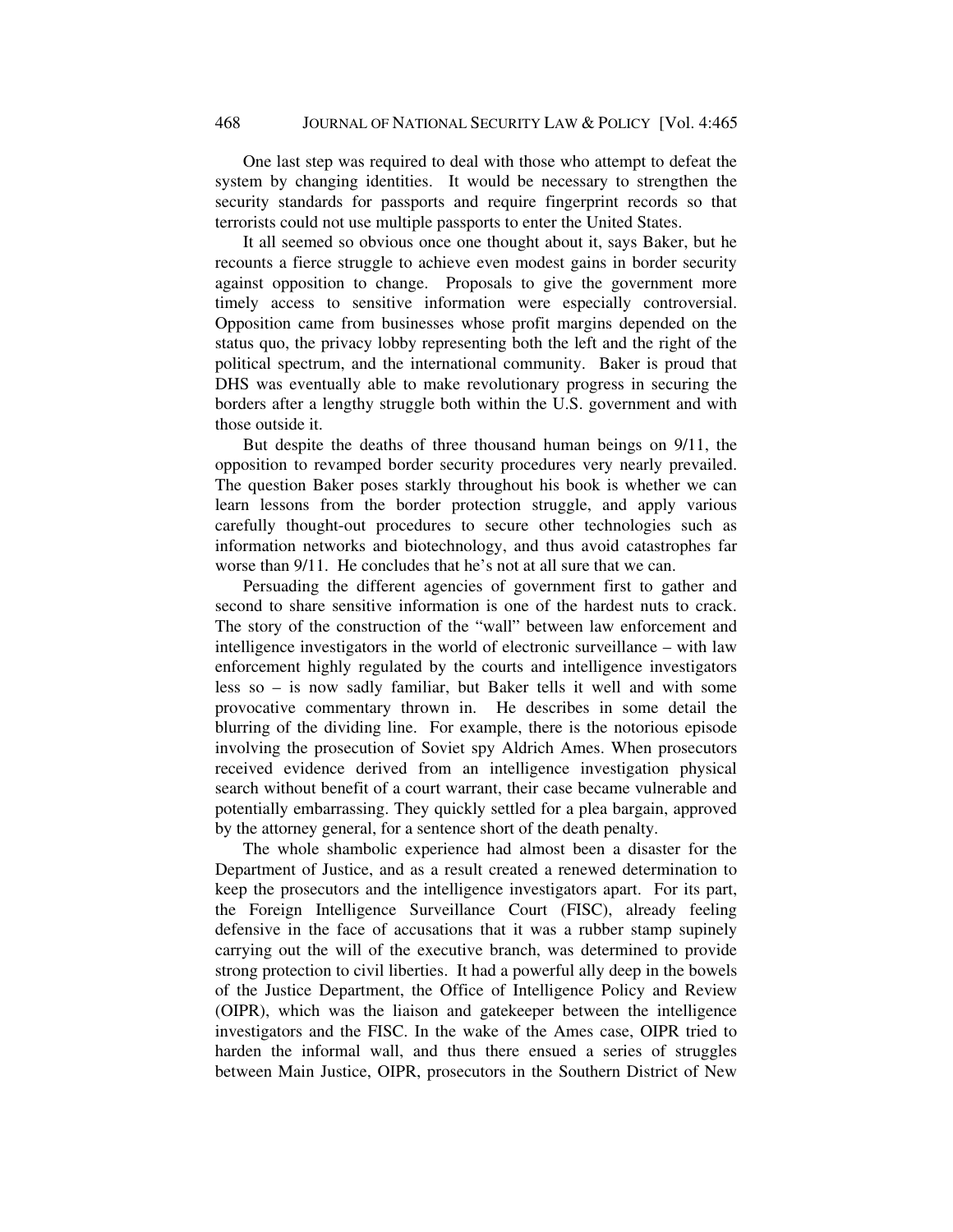York, and the FBI. As Baker characterizes it, OIPR seemed gradually to be losing the bureaucratic struggle when the FISC staged a coup.

If Justice lacked the heft to enforce the wall guidelines, perhaps the FISC could supply the muscle by simply turning department policy into court-ordered rules that would be imposed on any intelligence surveillance approved by the court. The wall evolved from a matter of policy to an object of law. The FISC was determined to enforce it strictly.

On several different occasions, the court discovered that the wall had failed to do its job because of what the court perceived as FBI misconduct. False affidavits seemed to have been filed in several instances; investigations were ordered; and in one case an FBI agent was prohibited from presenting any further affidavits to the court – ever – well nigh a career-ending sanction. The court had intended to send a message to the FBI and the prosecutors: there are rules, so obey them or suffer the consequences. The "wall" was the law, and the law meant what it said.

At the end of August 2001, word came that a major al Qaeda operative had entered the country. Since the tip had come from the intelligence community, only the intelligence investigators at the FBI could address it. Notwithstanding the urgency of the information, FBI lawyers who insisted that the wall be strictly maintained thwarted attempts to bring in the much greater resources of criminal investigators. As Baker says, the underresourced intelligence investigators, without any assistance from the rest of the Bureau, were still looking for the al Qaeda operative when "September 11 dawned, bright and crisp."6

But that wasn't all. Baker argues that had the FBI been able to gain access to data in the airline reservation system, as many as eleven out of the nineteen hijackers could have been located. It was possible, according to Baker, that a twelfth hijacker could have been found through access to an INS watch list for expired visas, and that even the remaining seven could have been turned up by matching addresses and following obvious investigative leads.

And here we come to the essence of Baker's take-away from 9/11, the text that forms the basis for the book's main argument:

It's foolish to write rules for government to protect against hypothetical civil liberties or privacy abuses, and even more foolish to enforce those rules as though they matter more than the security mission.

 I grew deeply skeptical of efforts to write new privacy limits on government in the absence of demonstrated abuses that required

 <sup>6.</sup> *Id.* at 69.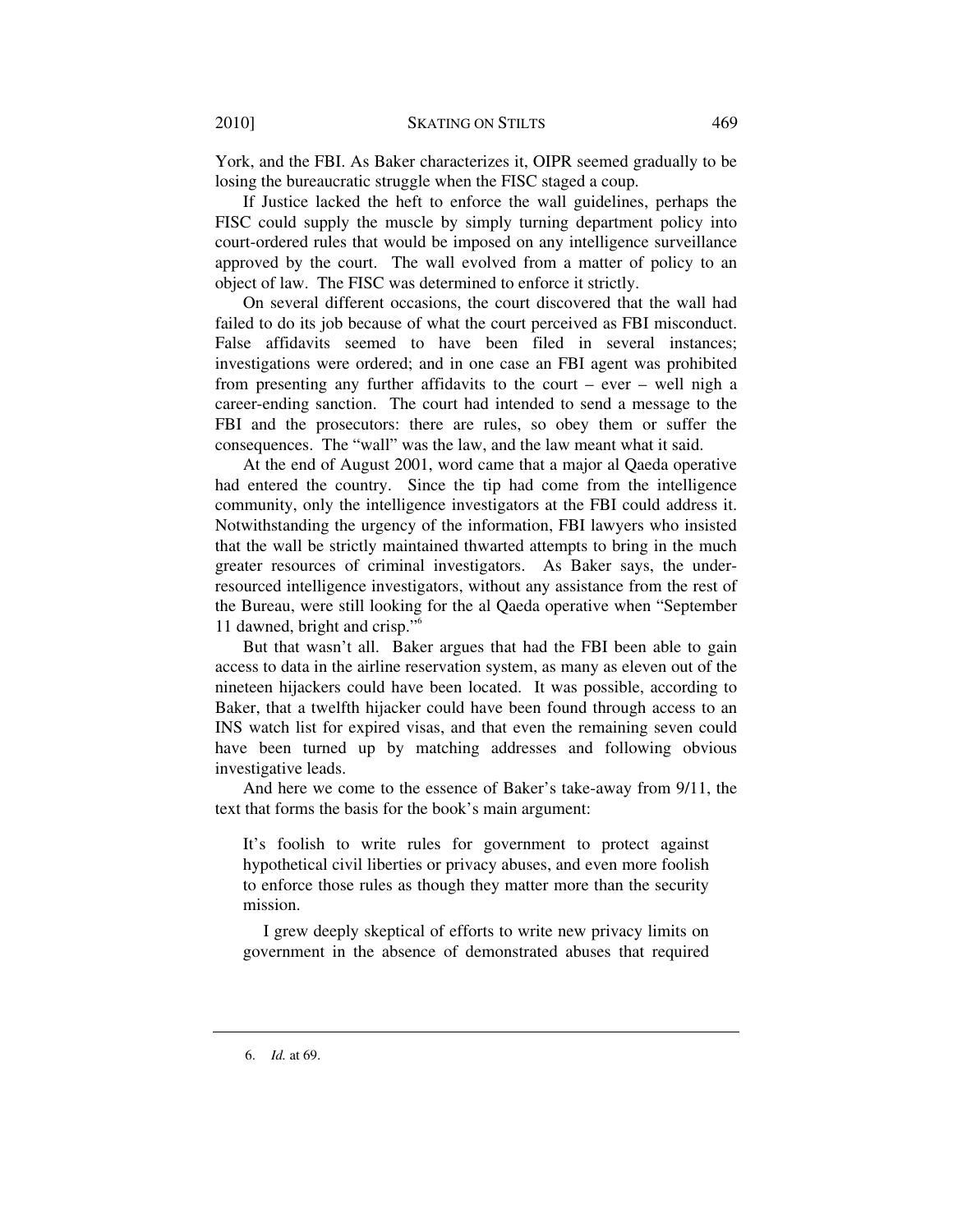new limits. We should not again put American lives at risk for the sake of some speculative gain in civil liberties.<sup>7</sup>

Of course, Baker would certainly admit that this formulation is somewhat simplistic. How much "risk," how "hypothetical," and how "speculative" are questions the reader is entitled to ask. Those very questions confront policy-makers head-on whenever the most difficult national security questions arise. How much of our civil liberties must we put at risk to protect our national security, and is there a presumptive answer in the closest cases? Baker would contend that while there may be measures to protect against avoidable civil liberties abuses, those precautions should not deny the government timely access to information where denial has a plausible national security cost. Baker is unwilling to indulge in the fatuous observation that security can be protected without sacrificing any civil liberties – a familiar "mother-and-apple pie" line that never fails to evoke applause in certain circles. In the real world, he would point out, difficult choices have to be made – sometimes very quickly, often with incomplete information, never with metaphysical certainty – every day.

Most of the narrative is taken up with accounts and anecdotes about the choices that were presented to the government, and to him, in his most recent tour. They vary from the ludicrous to the terrifying. An example of the first was what Baker describes as an immense outcry when police at Logan Airport in Boston were given hand-held computers. Police use of the devices was then hyperbolically characterized by the executive director of the Massachusetts ACLU chapter as "'mass scrutiny of the lives and activities of innocent people,' and 'a violation of the core democratic principle that the government should not be permitted to violate a person's privacy, unless it has reason to believe that he or she is involved in wrongdoing."<sup>8</sup> But Baker points out that the handheld computers were linked only to public databases which any private citizen could search. Perhaps indulging in a bit of hyperbole himself, he wryly observes that "the ACLU seemed to think law enforcement should live in 1950 forever" and that "we'd better not tell them we also have access to the White Pages."<sup>9</sup>

At the other end of the spectrum is his assessment of the national security implications of "synthetic biology." Put simply, Baker estimates that the chance that the world will continue to remain free of the scourge of smallpox – which had been erased from nature by systematic vaccinations – is close to zero. Such is the exponential improvement of biotechnology that "[w]ithin ten years, any competent biologist with a good lab and up-to-date

<sup>7</sup>*. Id.* at 72.

<sup>8</sup>*. Id.* at 27.

<sup>9</sup>*. Id.* at 28.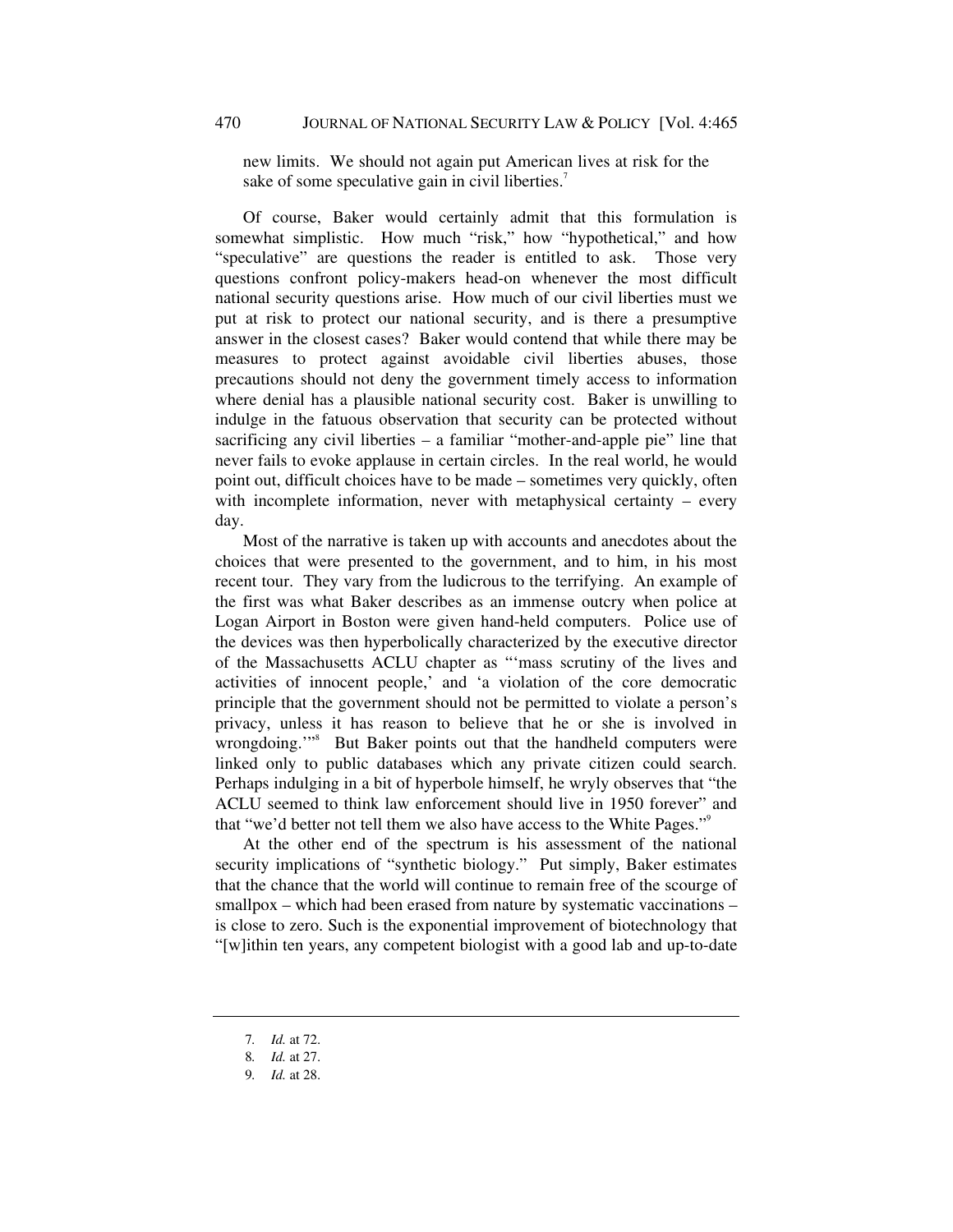DNA synthesis skills will be able to recreate the smallpox virus from scratch."<sup>10</sup>

Baker believes that inevitably this technology, like others that have become democratized, will fall into everyone's hands, and therefore ultimately into the wrong hands. The result is that millions of people will be able to feed the virus into the air of a large city populated by young and old, most no longer immunized against the threat.

How can the threat be defeated or at least minimized? First, Baker suggests, by such countermeasures as making vaccines, antibiotics, and other treatments available now so that they could be in every citizen's medicine cabinet ready for emergency use the minute an attack is discovered. A second active defense is to closely follow who actually has access to such dangerous pathogens inside the United States. Both strategies were launched after the 2001 anthrax attacks, but they have since languished.

One of the culprits is government lethargy. Baker reports that some scientists at the National Institutes of Health opposed the program because it meant loss of funding for their own research projects. The Department of Health and Human Services (HHS) has been reluctant to put in place realistic regulations for approval of counter-measure drugs, and thus they remain unavailable to the general public. Speed in treatment will be essential; hours will be crucial and days decisive in limiting the scale of the disaster. Baker tells us that following an anthrax attack, almost all of the targeted population would survive if treated within three days. On the other hand, half might not survive if they had to await treatment for five or six days,

But what is the current plan to deliver antibiotics to the population? Baker says that delivery depends on the U.S. Postal Service. Baker sets out in excruciating detail the logistical nightmare that such a plan entails, including the difficulty of providing security to the postmen, getting routes straight, protecting the mailboxes containing antibiotics from thieves or even those who are dying for lack of medicine. And how likely is it, he asks, that a heavily unionized postal service would easily and quickly agree to show up for work and drive into anthrax-contaminated neighborhoods to distribute antibiotics? Five or six days begins to seem like an impossibly short time.

The second prong of an active defense – finding out who has access to the biotechnology tools to create deadly viruses – likewise has foundered on the rocks of bureaucratic refusals and privacy lobby objections. After the 2001 anthrax attack that killed seven people, Congress adopted a registration-and-accountability program that would make background checks possible for researchers who work with biological agents. DHS

<sup>10</sup>*. Id*. at 277.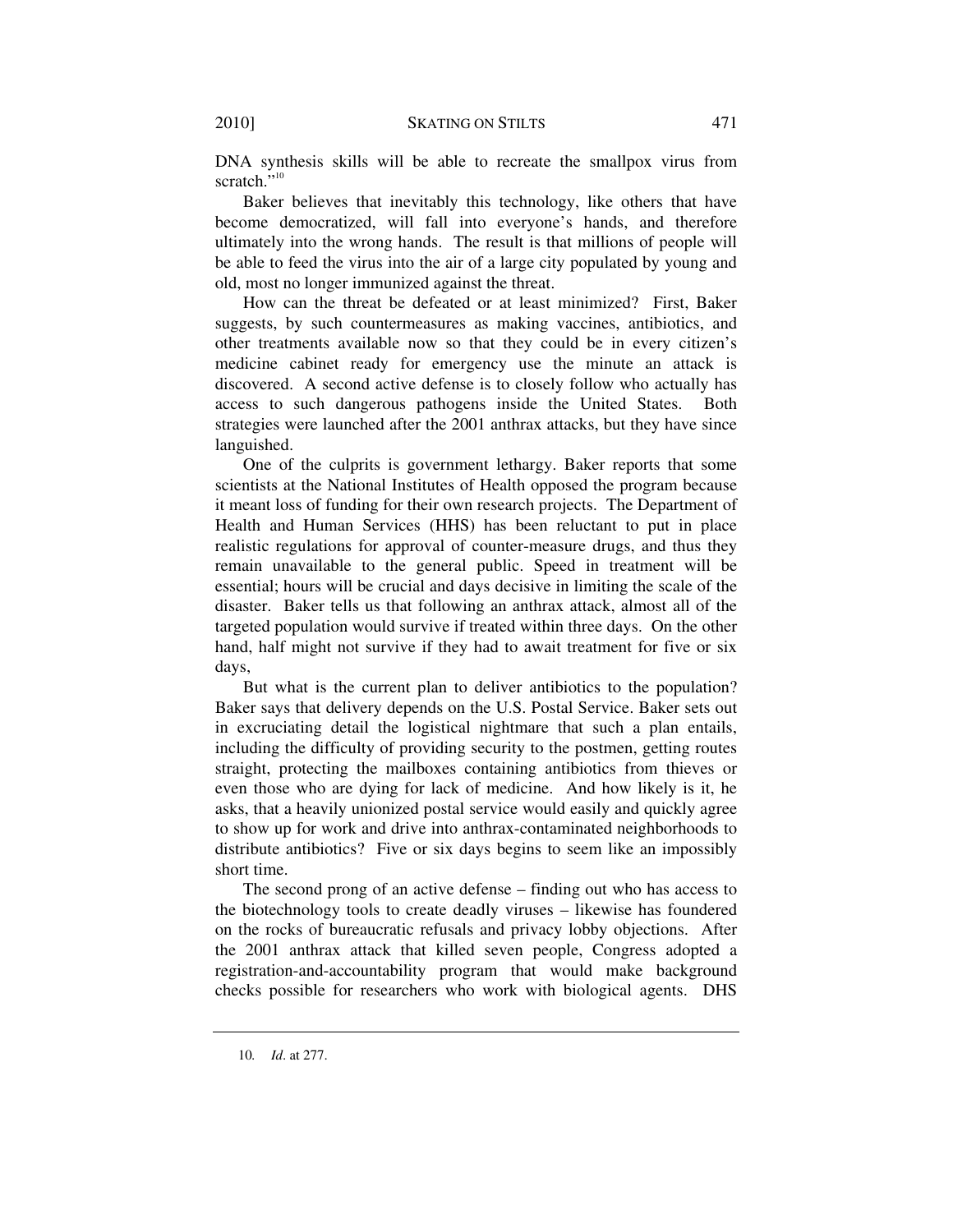suggested that the database be digitized so that it could be easily updated and quickly accessed. Baker reports that the FBI and HHS resisted suggestions for improvement, and HHS adamantly refused to supply to DHS the data already collected. Unsurprisingly, privacy grounds were asserted as the reasons for refusal, conveniently reinforcing the natural bureaucratic instinct to hold information close. For the moment at least, the defense against unleashing synthetic smallpox had been taken off the field.

Baker concedes that some modest progress has been made since he left public office, but far less than is required. The measure that would most effectively work to achieve biosecurity is a legislated safety standard required for biotech companies in order to get patent protection. But Baker sees that requirement as running into a buzz saw of hostility from "business, privacy, and international interests, and that's why it probably won't happen, at least not until the ever-steepening curve of biotechnology produces a disaster."<sup>11</sup>

Cybersecurity is another entry in the Baker catalog of disasters waiting to happen. He recites the history of cyber crime and cyber attacks, from hacking for fun and criminal spam, through "distributed" denial of service attacks, malware breaches of financial and military systems, identity theft on the social media, and illicit control of computers and networks by foreign nations and organized crime. Computers that have been compromised can become "zombies," then act as "botnets," responding to the commands of remote controllers, usually without the knowledge of the computers' owners or operators.

In 2007, large-scale cyber attacks were perpetrated against Estonian federal government and banking systems, perhaps the work of the Russian government. In 2008, Russia attacked Georgian websites. Systems carrying sensitive data are not free from attack simply because they are separated from the Internet by an "air gap."<sup>12</sup> Both French and British air forces have been grounded after penetration by the "Conficker" computer worm. And Baker points out that attacks on U.S. systems tend to be hydraheaded, first stealing secrets, then corrupting back-up files, and finally bringing an entire system down. If an attacker changes data and emails, the system may soon become completely untrustworthy.

Can the U.S. government take even modest steps to counter these threats? Baker cautions that the defensive path is a difficult one. For instance, the federal government has proposed implementation of intrusion detection systems for federal networks that would enable the government to read its own mail and inspect it for malicious software. But civil liberties advocates have strongly opposed such systems, and Baker fears that such

<sup>11</sup>*. Id.* at 305.

 <sup>12.</sup> An "air gap" is an ultra-secure network security scheme where high security networks are isolated completely from any connection to a less secure system.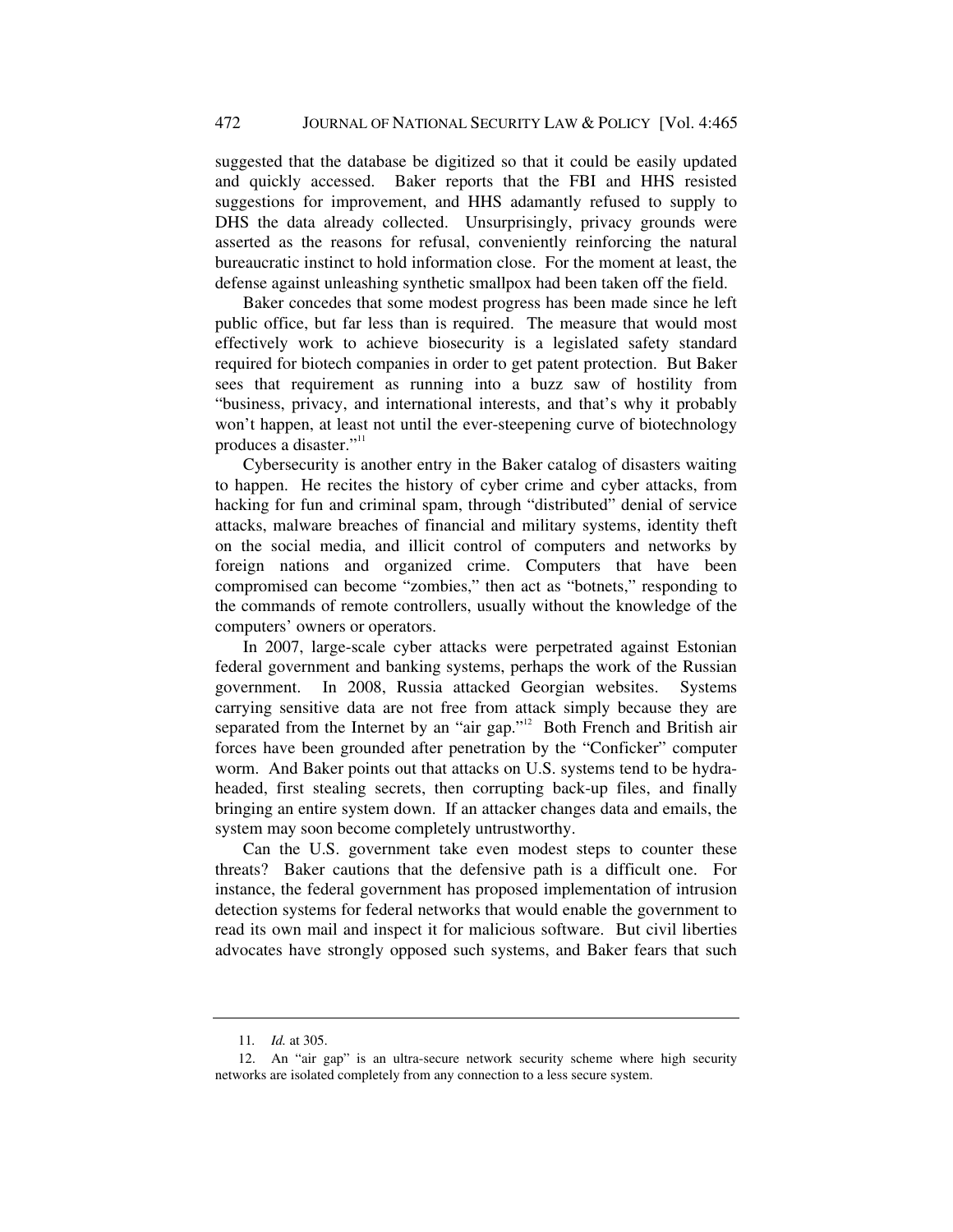resistance may ultimately prevent their adoption. Already, opposition has caused ten years of delay.

Baker suspects that the best way to achieve cybersecurity might be to construct a wholly new architecture with accountability that runs alongside – but separated from – the old anonymous Internet. That would solve the attribution problem, which today prevents identification of cyber attackers who hop from computer to computer and from country to country. Baker correctly predicts that if loss of anonymity were ever proposed for the conventional Internet, privacy advocates would cause a meltdown. But are there measures short of a new system that might work? Just prior to the end of the Bush administration, DHS drafted a report suggesting various incentives and regulations. It went nowhere, and Baker observes that not much has happened since, notwithstanding the fact that candidate Obama – whose campaign network had been systematically penetrated and exploited by foreign intelligence operators – pledged that cybersecurity would be a top national security priority. Once again, privacy and business interests prevailed.

At the very end of the book, Baker zeroes in on a pivotal policy question that has nagged him since 9/11:

 But why are privacy groups so viscerally opposed to government action that could reduce the risks posed by these exponential technologies? . . . [I]n the fields where disaster has not yet struck – computer security and biotechnology – privacy groups have blocked the government from taking even modest steps to head off danger.<sup>13</sup>

Baker begins with the venerable 1890 Harvard Law Review article<sup> $14$ </sup> in which Louis Brandeis and his law partner Samuel Warren, reacting to unwanted press coverage of a social event, set about creating the new right of privacy. Baker finds the article thoroughly anachronistic – "laughable" – even though it is still cited reverently by privacy advocates. According to Baker, the spirit of the article, its firm support of the status quo, lives on in the privacy activism of today, particularly in the effort to stop government from using new technology to harness information for the public good. He argues persuasively that opposing technological change is not a winning strategy, particularly when the cost of making government less effective can be reckoned in numbers of lives lost.

So what is Baker's answer to resolving the tension between information technology and legitimate privacy interests? Of course we should protect privacy, but not by depriving government access to technology's benefits.

 <sup>13.</sup> Baker, *supra* note 1, at 309.

 <sup>14.</sup> Samuel Warren & Louis D. Brandeis, *The Right to Privacy*, 4 HARV. L. REV. 193 (1890).